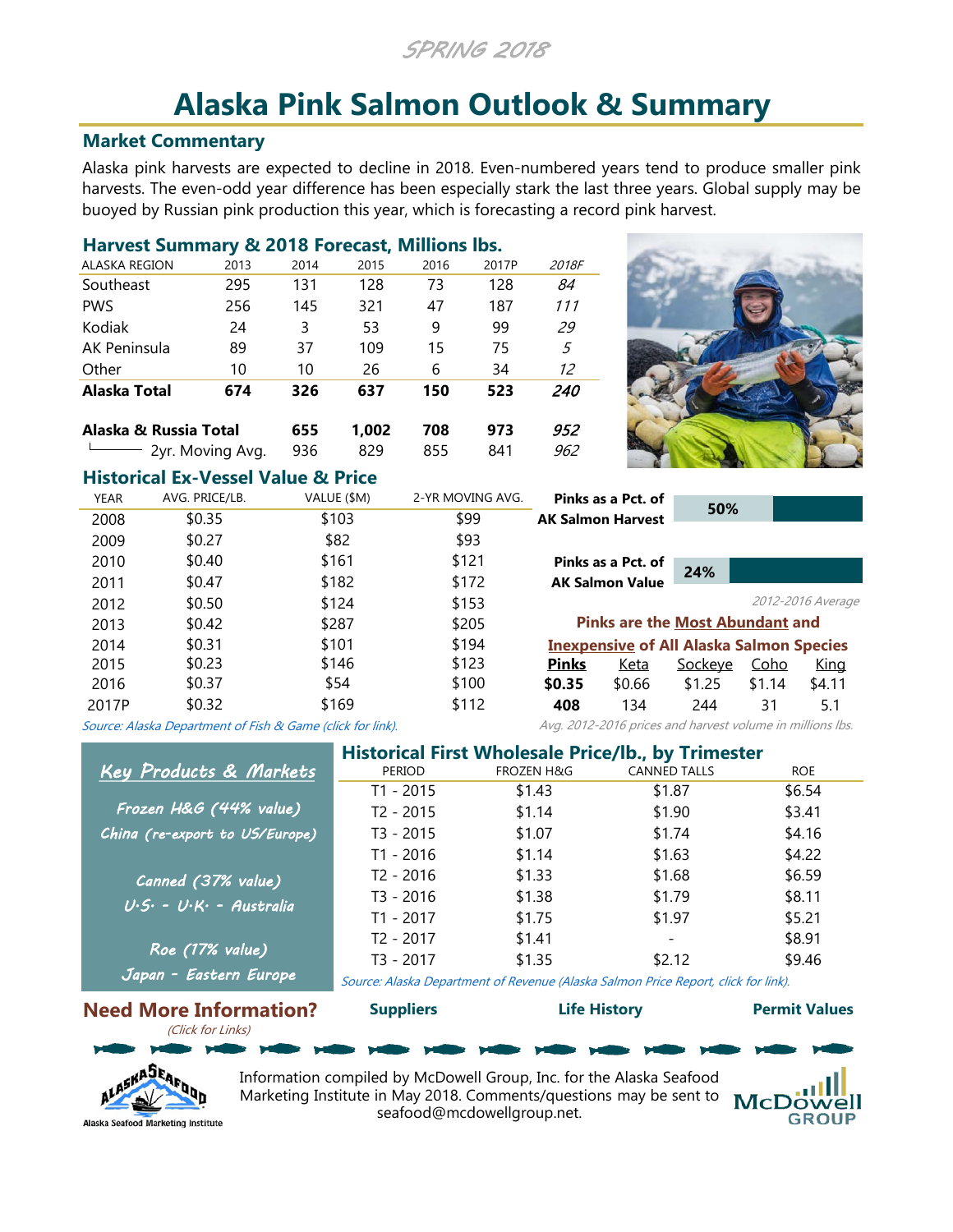*SPRING 2018*

# **Alaska Keta Salmon Outlook & Summary**

### **Market Commentary**

Alaska keta (i.e. chum) salmon runs were much larger than expected last year, resulting in a record keta harvest. Market conditions for Alaska keta producers were favorable last year and should remain favorable this year due to further declines in Japanese 2017 keta production (though exact estimates are not available), relatively low Russian keta harvests, and relatively high farmed salmon prices. High roe prices and a smaller expected harvest will likely push ex-vessel prices higher.

### **Harvest Summary & 2018 Forecast, Millions lbs.**

| <b>Russia</b>       | 227  | 304  | 317  | 257  | 220   | 230       |
|---------------------|------|------|------|------|-------|-----------|
| Japan               | 344  | 309  | 297  | 211  | N/A   | N/A       |
| <b>Alaska Total</b> | 159  | 92   | 137  | 118  | 195   | 162       |
| Other               | 19   | 10   | 17   | 9    | 37    | 18        |
| <b>Bristol Bay</b>  | 7    | 3    | 7    | 6    | 11    | 6         |
| <b>AYK</b>          | 7    | 10   | 5    | 10   | 12    | 25        |
| <b>PWS</b>          | 30   | 10   | 13   | 20   | 41    | <i>30</i> |
| Southeast           | 96   | 59   | 95   | 73   | 94    | 83        |
| ALASKA REGION       | 2013 | 2014 | 2015 | 2016 | 2017P | 2018F     |



# **Historical Ex-Vessel Value & Price**

| <b>YEAR</b> | AVG. PRICE/LB.                                             | VALUE (\$M) | 2-YR MOVING AVG. |              | Keta as a Pct. of        |                                                           |             |                   |
|-------------|------------------------------------------------------------|-------------|------------------|--------------|--------------------------|-----------------------------------------------------------|-------------|-------------------|
| 2008        | \$0.59                                                     | \$88        | \$66             |              | <b>AK Salmon Harvest</b> | 16%                                                       |             |                   |
| 2009        | \$0.48                                                     | \$65        | \$77             |              |                          |                                                           |             |                   |
| 2010        | \$0.71                                                     | \$101       | \$83             |              | Keta as a Pct. of        |                                                           |             |                   |
| 2011        | \$0.83                                                     | \$104       | \$103            |              | <b>AK Salmon Value</b>   | 15%                                                       |             |                   |
| 2012        | \$0.77                                                     | \$144       | \$124            |              |                          |                                                           |             | 2012-2016 Average |
| 2013        | \$0.54                                                     | \$93        | \$119            |              |                          | Keta are the Most Evenly Distributed of All               |             |                   |
| 2014        | \$0.68                                                     | \$62        | \$78             |              |                          | <b>Alaska Salmon Species (across AK Regions)</b>          |             |                   |
| 2015        | \$0.55                                                     | \$74        | \$68             | <u>Pinks</u> | <u>Keta</u>              | Sockeye                                                   | <u>Coho</u> | King              |
| 2016        | \$0.61                                                     | \$72        | \$73             | \$0.35       | \$0.66                   | \$1.25                                                    | \$1.14      | \$4.11            |
| 2017P       | \$0.66                                                     | \$128       | \$100            | 408          | 134                      | 244                                                       | 31          | 5.1               |
|             | Source: Alaska Department of Fish & Game (click for link). |             |                  |              |                          | Avg. 2012-2016 prices and harvest volume in millions lbs. |             |                   |

[Source: Alaska Department of Fish & Game \(click for link\).](http://www.adfg.alaska.gov/index.cfm?adfg=commercialbyfisherysalmon.salmon_grossearnings_byspecies)

|                                | <b>Historical First Wholesale Price/lb., by Trimester</b> |                       |                                                                                   |            |  |  |  |  |
|--------------------------------|-----------------------------------------------------------|-----------------------|-----------------------------------------------------------------------------------|------------|--|--|--|--|
| Key Products & Markets         | PERIOD                                                    | <b>FROZEN H&amp;G</b> | <b>FROZEN FILLETS</b>                                                             | <b>ROE</b> |  |  |  |  |
|                                | T1 - 2015                                                 | \$1.40                | \$4.06                                                                            | \$11.20    |  |  |  |  |
| Frozen H&G (43% value)         | $T2 - 2015$                                               | \$1.47                | \$3.36                                                                            | \$9.68     |  |  |  |  |
| China (re-export to US/Europe) | T3 - 2015                                                 | \$1.25                | \$3.82                                                                            | \$10.30    |  |  |  |  |
|                                | $T1 - 2016$                                               | \$1.09                | \$4.60                                                                            | \$11.65    |  |  |  |  |
| $Roe$ (37% value)              | T <sub>2</sub> - 2016                                     | \$1.53                | \$3.39                                                                            | \$11.66    |  |  |  |  |
| Japan                          | $T3 - 2016$                                               | \$1.39                | \$3.26                                                                            | \$14.09    |  |  |  |  |
|                                | T1 - 2017                                                 | \$1.42                | \$3.37                                                                            | \$14.69    |  |  |  |  |
|                                | $T2 - 2017$                                               | \$1.69                | \$3.55                                                                            | \$14.84    |  |  |  |  |
| Fillets (16% value)            | $T3 - 2017$                                               | \$1.68                | \$3.93                                                                            | \$15.91    |  |  |  |  |
| U·S·                           |                                                           |                       | Course: Alaska Department of Povenue (Alaska Salmon Prise Pepert, sligk for link) |            |  |  |  |  |

[Source: Alaska Department of Revenue \(Alaska Salmon Price Report, click for link\).](http://www.tax.alaska.gov/programs/programs/reports/index.aspx?60624)

**[Supp](http://suppliers.alaskaseafood.org/)liers [Life H](http://www.adfg.alaska.gov/index.cfm?adfg=chumsalmon.main)istory [Permi](https://www.cfec.state.ak.us/pmtvalue/mnusalm.htm)t Values**

#### **Need More Information?** (Click for Links)



Information compiled by McDowell Group, Inc. for the Alaska Seafood Marketing Institute in May 2018. Comments/questions may be sent to McDowell seafood@mcdowellgroup.net.

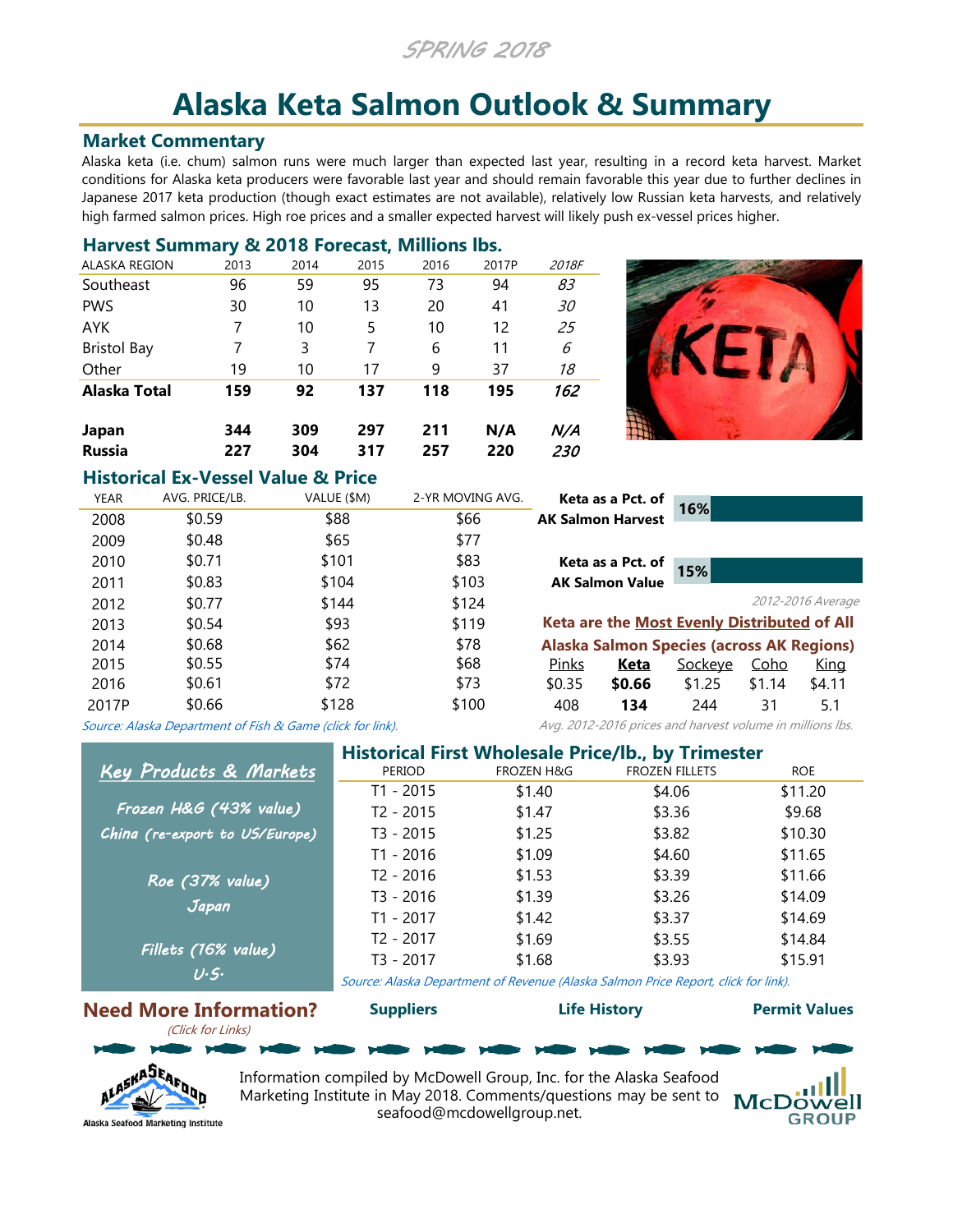*SPRING 2018*

# **Alaska Coho Salmon Outlook & Summary**

#### **Market Commentary**

Alaska coho salmon harvests are projected to decrease slightly in 2018, from a harvest of 5.25 million fish to 4.95 million. Coho prices are highly sensitive to prices for competing species, such as sockeye and farmed Atlantic/coho salmon. Prices are expected to be relatively stable to up this year, given a tight farmed salmon market. Exports account for approximately 75 percent of coho sales, so a stronger U.S. dollar or a larger-than-expected sockeye harvest could limit price appreciation.

# **Harvest Summary & 2018 Forecast, Millions lbs.**

| Sockeye (AK/RUS/CAN)         |      | 401  | 398  | 400  | 385   | 408   |
|------------------------------|------|------|------|------|-------|-------|
| <b>Farmed Coho</b>           |      | 379  | 311  | 274  | 317   | N/A   |
| <b>Wild Coho (AK+Russia)</b> |      | 76.4 | 57.7 | 43.0 | 52.1  | 48.3  |
| Alaska Total                 | 36.7 | 44.5 | 25.5 | 27.6 | 32.9  | 31.0  |
| Other                        | 7.3  | 11.0 | 8.4  | 5.6  | 10.0  | 8.5   |
| AYK                          | 1.3  | 2.2  | 1.5  | 1.6  | 2.2   | 2.1   |
| <b>PWS</b>                   | 4.9  | 4.8  | 1.5  | 4.3  | 4.5   | 3.3   |
| Southeast                    | 23.2 | 26.5 | 14.1 | 16.1 | 16.2  | 17.1  |
| ALASKA REGION                | 2013 | 2014 | 2015 | 2016 | 2017P | 2018F |



### **Historical Ex-Vessel Value & Price**

| <b>YEAR</b> | AVG. PRICE/LB.                                             | VALUE (\$M) | 2-YR MOVING AVG. |                          | Coho as a Pct. of      |                                                           |             |                   |
|-------------|------------------------------------------------------------|-------------|------------------|--------------------------|------------------------|-----------------------------------------------------------|-------------|-------------------|
| 2008        | \$1.28                                                     | \$46.4      | \$35.3           | <b>AK Salmon Harvest</b> |                        |                                                           | 4%          |                   |
| 2009        | \$0.93                                                     | \$26.4      | \$36.4           |                          |                        |                                                           |             |                   |
| 2010        | \$1.15                                                     | \$33.6      | \$30.0           |                          | Coho as a Pct. of      |                                                           | 6%          |                   |
| 2011        | \$1.16                                                     | \$25.2      | \$29.4           |                          | <b>AK Salmon Value</b> |                                                           |             |                   |
| 2012        | \$1.22                                                     | \$25.0      | \$25.1           |                          |                        |                                                           |             | 2012-2016 Average |
| 2013        | \$1.29                                                     | \$47.9      | \$36.5           |                          |                        | <b>Coho are the Latest Running of All Alaska</b>          |             |                   |
| 2014        | \$1.10                                                     | \$51.8      | \$49.9           |                          |                        | <b>Salmon Species</b>                                     |             |                   |
| 2015        | \$0.75                                                     | \$19.4      | \$35.6           | <b>Pinks</b>             | Keta                   | Sockeye                                                   | <u>Coho</u> | King              |
| 2016        | \$1.17                                                     | \$32.3      | \$25.9           | \$0.35                   | \$0.66                 | \$1.25                                                    | \$1.14      | \$4.11            |
| 2017P       | \$1.19                                                     | \$37.6      | \$35.0           | 408                      | 134                    | 244                                                       | 31          | 5.1               |
|             | Source: Alaska Department of Fish & Game (click for link). |             |                  |                          |                        | Avg. 2012-2016 prices and harvest volume in millions lbs. |             |                   |

[Source:](http://www.adfg.alaska.gov/index.cfm?adfg=commercialbyfisherysalmon.salmon_grossearnings_byspecies) [Alaska](http://www.adfg.alaska.gov/index.cfm?adfg=commercialbyfisherysalmon.salmon_grossearnings_byspecies) [Department](http://www.adfg.alaska.gov/index.cfm?adfg=commercialbyfisherysalmon.salmon_grossearnings_byspecies) [of](http://www.adfg.alaska.gov/index.cfm?adfg=commercialbyfisherysalmon.salmon_grossearnings_byspecies) [Fish](http://www.adfg.alaska.gov/index.cfm?adfg=commercialbyfisherysalmon.salmon_grossearnings_byspecies) [&](http://www.adfg.alaska.gov/index.cfm?adfg=commercialbyfisherysalmon.salmon_grossearnings_byspecies) [Game](http://www.adfg.alaska.gov/index.cfm?adfg=commercialbyfisherysalmon.salmon_grossearnings_byspecies) [\(click](http://www.adfg.alaska.gov/index.cfm?adfg=commercialbyfisherysalmon.salmon_grossearnings_byspecies) [for](http://www.adfg.alaska.gov/index.cfm?adfg=commercialbyfisherysalmon.salmon_grossearnings_byspecies) [link\).](http://www.adfg.alaska.gov/index.cfm?adfg=commercialbyfisherysalmon.salmon_grossearnings_byspecies)

|                                     | <b>Historical First Wholesale Price/lb., by Trimester</b> |                                                                                   |                          |                       |  |  |  |  |
|-------------------------------------|-----------------------------------------------------------|-----------------------------------------------------------------------------------|--------------------------|-----------------------|--|--|--|--|
| <b>Key Products &amp; Markets</b>   | <b>PERIOD</b>                                             | <b>FROZEN H&amp;G</b>                                                             | <b>FRESH H&amp;G</b>     | <b>FROZEN FILLETS</b> |  |  |  |  |
|                                     | T1 - 2015                                                 | \$1.96                                                                            |                          | \$4.77                |  |  |  |  |
| Frozen H&G (42% value)              | $T2 - 2015$                                               | \$1.75                                                                            | \$2.85                   | \$3.83                |  |  |  |  |
| $U \cdot S \cdot$ - Canada - Europe | $T3 - 2015$                                               | \$2.20                                                                            | \$3.37                   | \$5.09                |  |  |  |  |
|                                     | $T1 - 2016$                                               | \$2.03                                                                            | $\overline{\phantom{a}}$ | \$4.33                |  |  |  |  |
| Fillets (33% value)                 | $T2 - 2016$                                               | \$2.55                                                                            | \$3.24                   | \$5.54                |  |  |  |  |
| $U \cdot S \cdot$ - Canada - Europe | $T3 - 2016$                                               | \$3.32                                                                            | \$4.36                   | \$5.99                |  |  |  |  |
|                                     | $T1 - 2017$                                               | \$3.09                                                                            | $\overline{\phantom{a}}$ | \$5.18                |  |  |  |  |
| Fresh H&G (16% value)               | $T2 - 2017$                                               | \$3.45                                                                            | \$3.87                   | \$6.39                |  |  |  |  |
|                                     | $T3 - 2017$                                               | \$3.32                                                                            | \$4.24                   | \$6.61                |  |  |  |  |
| $U \cdot S \cdot -$ Canada          |                                                           | Source: Alacka Department of Peyenue (Alacka Salmon Price Pepert, click for link) |                          |                       |  |  |  |  |

[Source: Alaska Department of Revenue \(Alaska Salmon Price Report, click for link\).](http://www.tax.alaska.gov/programs/programs/reports/index.aspx?60624)

**[Supp](http://suppliers.alaskaseafood.org/)liers [Life H](http://www.adfg.alaska.gov/index.cfm?adfg=cohosalmon.main)istory [Permit](https://www.cfec.state.ak.us/pmtvalue/mnusalm.htm) Values**

# **Need More Information?**

(Click for Links)



Information compiled by McDowell Group, Inc. for the Alaska Seafood Marketing Institute in May 2018. Comments/questions may be sent to **McDowell** seafood@mcdowellgroup.net.

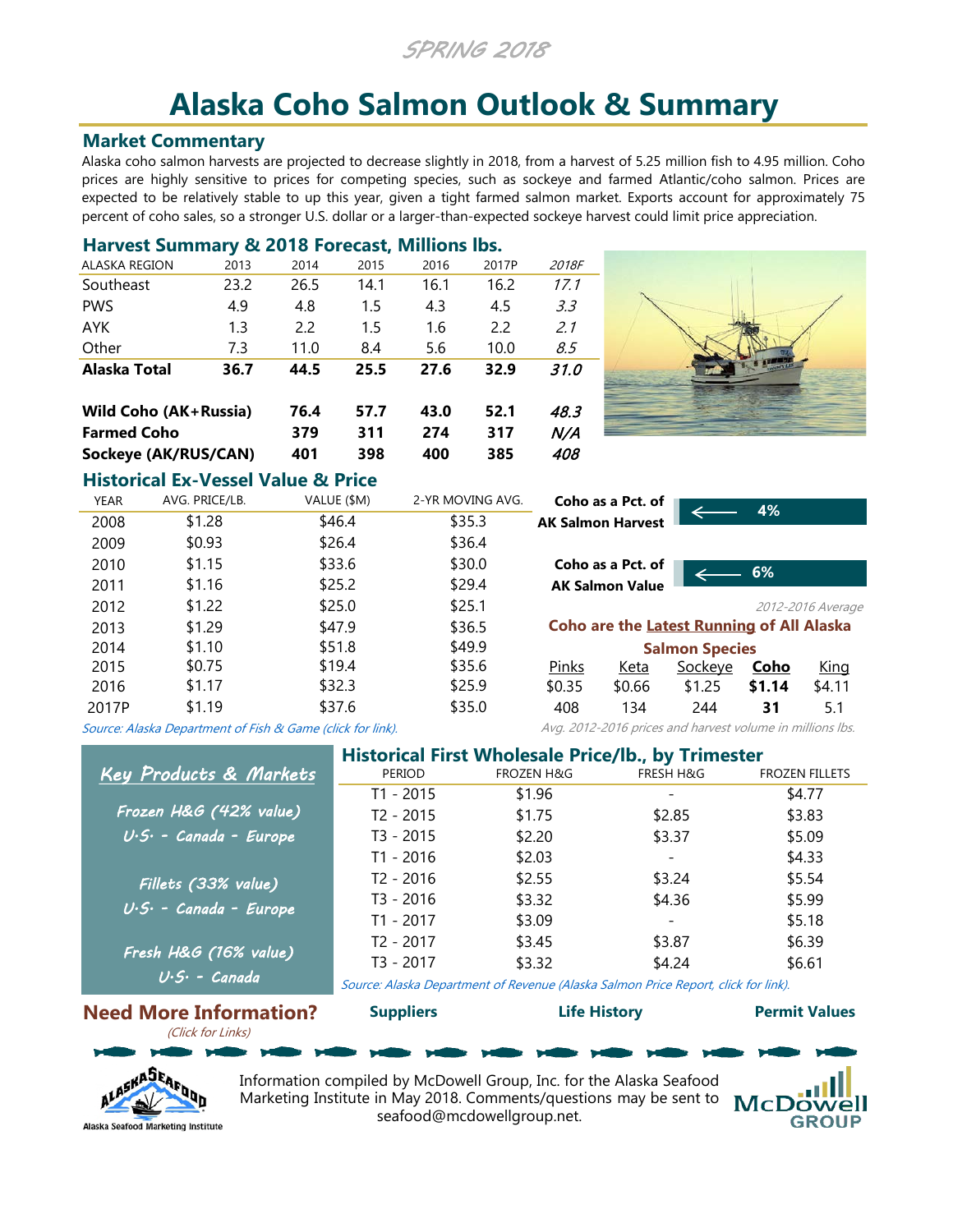*SPRING 2018*

# **Alaska Sockeye Salmon Outlook & Summary**

#### **Market Commentary**

Fishery managers are forecasting another strong Alaska sockeye harvest. Presently, demand is strong and wholesale prices have increased over the past few years. Canada's Fraser River is expected to post a large harvest this year, but is not expected to impact the market nearly as much as it did in 2014. Quality-oriented harvest practices have contributed to increasing ex-vessel prices/values.

| Harvest Summary & 2018 Forecast, Millions Ibs. |      |      |      |      |       |                |  |  |  |
|------------------------------------------------|------|------|------|------|-------|----------------|--|--|--|
| <b>ALASKA REGION</b>                           | 2013 | 2014 | 2015 | 2016 | 2017P | 2018F          |  |  |  |
| AK Peninsula & Aleutians                       | 17   | 19   | 33   | 34   | 41    | 32             |  |  |  |
| <b>Bristol Bay</b>                             | 92   | 162  | 193  | 201  | 208   | 202            |  |  |  |
| Cook Inlet                                     | 18   | 16   | 15   | 15   | 12    | 1 <sub>3</sub> |  |  |  |
| Chignik                                        | 17   | 4    | 8    | 8    | 5     | 5              |  |  |  |
| Kodiak                                         | 15   | 17   | 15   | 11   | 13    | 14             |  |  |  |
| <b>PWS</b>                                     | 14   | 20   | 17   | 10   | 8     | 10             |  |  |  |
| Alaska Total                                   | 180  | 247  | 291  | 288  | 292   | 286            |  |  |  |
| Alaska, Canada, & Russia                       | 300  | 401  | 398  | 400  | 385   | 408            |  |  |  |



# **Historical Ex-Vessel Value & Price**

| <b>YEAR</b> | AVG PRICE/LB. | VALUE (\$M)                                                | 2-YR MOVING AVG. | Sockeye as a Pct. of |                          | 30%                                                     |             |                   |
|-------------|---------------|------------------------------------------------------------|------------------|----------------------|--------------------------|---------------------------------------------------------|-------------|-------------------|
| 2008        | \$0.86        | \$196                                                      | \$210            |                      | <b>AK Salmon Harvest</b> |                                                         |             |                   |
| 2009        | \$0.91        | \$233                                                      | \$215            |                      |                          |                                                         |             |                   |
| 2010        | \$1.20        | \$264                                                      | \$249            | Sockeye as a Pct. of |                          | 52%                                                     |             |                   |
| 2011        | \$1.31        | \$327                                                      | \$296            |                      | <b>AK Salmon Value</b>   |                                                         |             |                   |
| 2012        | \$1.31        | \$277                                                      | \$302            |                      |                          |                                                         |             | 2012-2016 Average |
| 2013        | \$1.78        | \$318                                                      | \$298            |                      |                          | Sockeye are the Most Valuable of All Alaska             |             |                   |
| 2014        | \$1.54        | \$379                                                      | \$349            |                      |                          | <b>Salmon Species</b>                                   |             |                   |
| 2015        | \$0.82        | \$238                                                      | \$309            | <u>Pinks</u>         | Keta                     | <b>Sockeve</b>                                          | <u>Coho</u> | King              |
| 2016        | \$1.07        | \$302                                                      | \$270            | \$0.35               | \$0.66                   | \$1.25                                                  | \$1.14      | \$4.11            |
| 2017P       | \$1.32        | \$381                                                      | \$342            | \$141                | \$88                     | \$270                                                   | \$35        | \$20              |
|             |               | Source: Alaska Department of Fish & Game (click for link). |                  |                      |                          | Avg. 2012-2016 prices and ex-vessel value in \$millions |             |                   |

[Source: Alaska Department of Fish & Game \(click for link\).](http://www.adfg.alaska.gov/index.cfm?adfg=commercialbyfisherysalmon.salmon_grossearnings_byspecies)

|                                    | <b>Historical First Wholesale Price/lb., by Trimester</b> |                       |                                                                                   |                          |  |  |  |  |
|------------------------------------|-----------------------------------------------------------|-----------------------|-----------------------------------------------------------------------------------|--------------------------|--|--|--|--|
| Key Products & Markets             | PERIOD                                                    | <b>FROZEN H&amp;G</b> | <b>CANNED HALVES</b>                                                              | <b>FRESH H&amp;G</b>     |  |  |  |  |
|                                    | $T1 - 2015$                                               | \$2.84                | \$3.97                                                                            |                          |  |  |  |  |
| Frozen (57% value)                 | $T2 - 2015$                                               | \$2.23                | \$3.63                                                                            | \$3.53                   |  |  |  |  |
| $U \cdot S \cdot$ - Japan - Europe | $T3 - 2015$                                               | \$2.40                | \$3.07                                                                            | $\overline{\phantom{a}}$ |  |  |  |  |
|                                    | $T1 - 2016$                                               | \$2.41                | \$3.03                                                                            | $\overline{\phantom{0}}$ |  |  |  |  |
| Canned (24% value)                 | T <sub>2</sub> - 2016                                     | \$2.82                | \$3.11                                                                            | \$3.70                   |  |  |  |  |
| $U \cdot K = U \cdot S =$ Canada   | $T3 - 2016$                                               | \$3.07                | \$3.39                                                                            | $\overline{\phantom{0}}$ |  |  |  |  |
|                                    | T1 - 2017                                                 | \$3.37                | \$3.46                                                                            |                          |  |  |  |  |
|                                    | T2 - 2017                                                 | \$3.46                | \$3.57                                                                            | \$4.87                   |  |  |  |  |
| Fresh (16% value)                  | T3 - 2017                                                 | \$3.63                | \$3.87                                                                            |                          |  |  |  |  |
| $U \cdot S \cdot -$ Canada         |                                                           |                       | Course: Alaska Department of Povenue (Alaska Salmon Prise Penert, sligk for link) |                          |  |  |  |  |

[Source: Alaska Department of Revenue \(Alaska Salmon Price Report, click for link\).](http://www.tax.alaska.gov/programs/programs/reports/index.aspx?60624)

**[Supp](http://suppliers.alaskaseafood.org/)liers [Life H](http://www.adfg.alaska.gov/index.cfm?adfg=sockeyesalmon.main)istory [Permi](https://www.cfec.state.ak.us/pmtvalue/mnusalm.htm)t Values**

#### **Need More Information?** (Click for Links)



Information compiled by McDowell Group, Inc. for the Alaska Seafood Marketing Institute in May 2018. Comments/questions may be sent to **McDowell** seafood@mcdowellgroup.net.